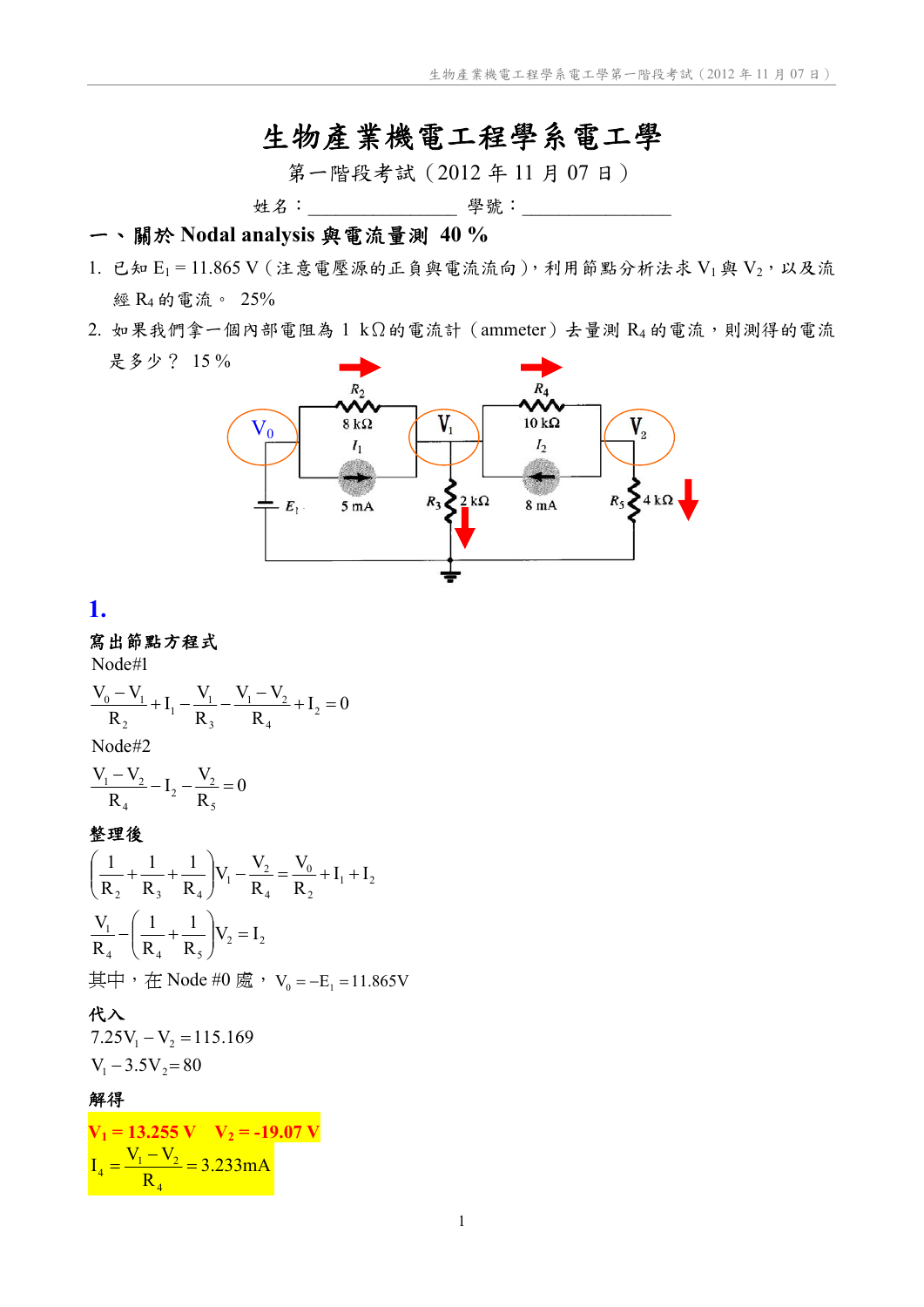### **2.** 電流計內部電阻 **Ra** 與 **R4** 串聯

### 寫出節點方程式

Node#1

$$
\frac{V_0 - V_1}{R_2} + I_1 - \frac{V_1}{R_3} - \frac{V_1 - V_2}{R_4 + R_3} + I_2 = 0
$$

Node#2

$$
\frac{V_1 - V_2}{R_4 + R_a} - I_2 - \frac{V_2}{R_5} = 0
$$

整理後

$$
\left(\frac{1}{R_2} + \frac{1}{R_3} + \frac{1}{R_4 + R_a}\right) V_1 - \frac{V_2}{R_4 + R_a} = \frac{V_0}{R_2} + I_1 + I_2
$$
  

$$
\frac{V_1}{R_4} - \left(\frac{1}{R_4 + R_a} + \frac{1}{R_5}\right) V_2 = I_2
$$

其中, 在 Node #0 處,  $V_0 = -E_1 = 11.865V$ 

# 代入

 $0.91V_1 - 3.41V_2 = 80$  $7.159V_1 - 0.91V_2 = 115.169$ 

### 解得

$$
V_1 = 13.557 \text{ V} \quad V_2 = -19.9 \text{ V}
$$

$$
I_4 = \frac{V_1 - V_2}{R_4} = 3.04 \text{ mA}
$$

# 二、關於 **Thévenin Equivalence 20%**

1.Find the Thévenin network for the network external to the resistor RL。

2.Find  $R_L$  for maximum power to  $R_L$  and the maximum power to  $R_L$   $\circ$ 



 $R_{TH}$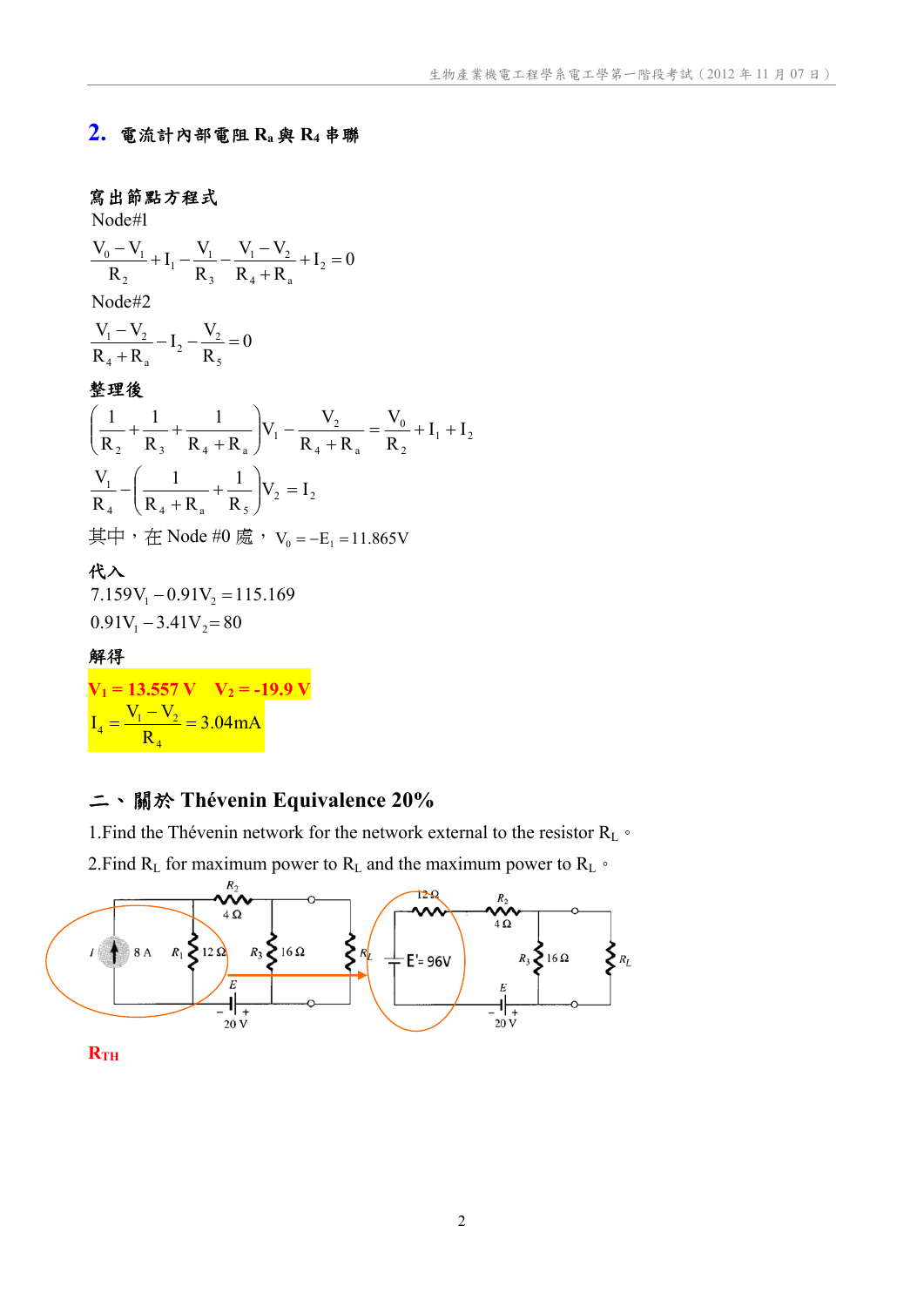

 $R_{TH} = (12\Omega + R_2)/R_3 = 8\Omega$ 





 $38$  $12\Omega + R_2 + R_3$  $E_{TH} = (E'-E) \times$  $\mu = (E'-E) \times \frac{R_3}{12\Omega + R_2 + R_3} =$ 

#### **Th**é**venin Network**



### $\dot{\mathbf{g}}$  **R**<sub>L</sub> = **R**<sub>TH</sub> = 8Ω, 傅輸到負載的 power 最大。

|                  | <b>CTH</b>      | <b>ETH</b>          | $= 45.125W$ |
|------------------|-----------------|---------------------|-------------|
| $T_{\text{max}}$ | AR <sub>r</sub> | $-4R$ <sub>TH</sub> |             |

### 三、關於 **Thévenin** 與 **Norton** 原理的應用 **25%**

有一個單埠 (single port) 的未知電路。根據 Thévenin 與 Norton 原理,我們可以透過伏特計 (voltmeter)及電流計(ammeter)的測量,推估該未知電路的 Thévenin 與 Norton Equivalence 。若伏特計的內部電阻為  $R_v$ , 測得的電壓為  $V_{OC}$ , 電流計的內部電阻為  $R_a$ , 測得的電流為  $I_{SC}$  $\circ$ 

### 1. 請寫出  $(E_{TH} \cdot R_{TH})$ 與  $(V_{OC} \cdot R_v)$  的關係式

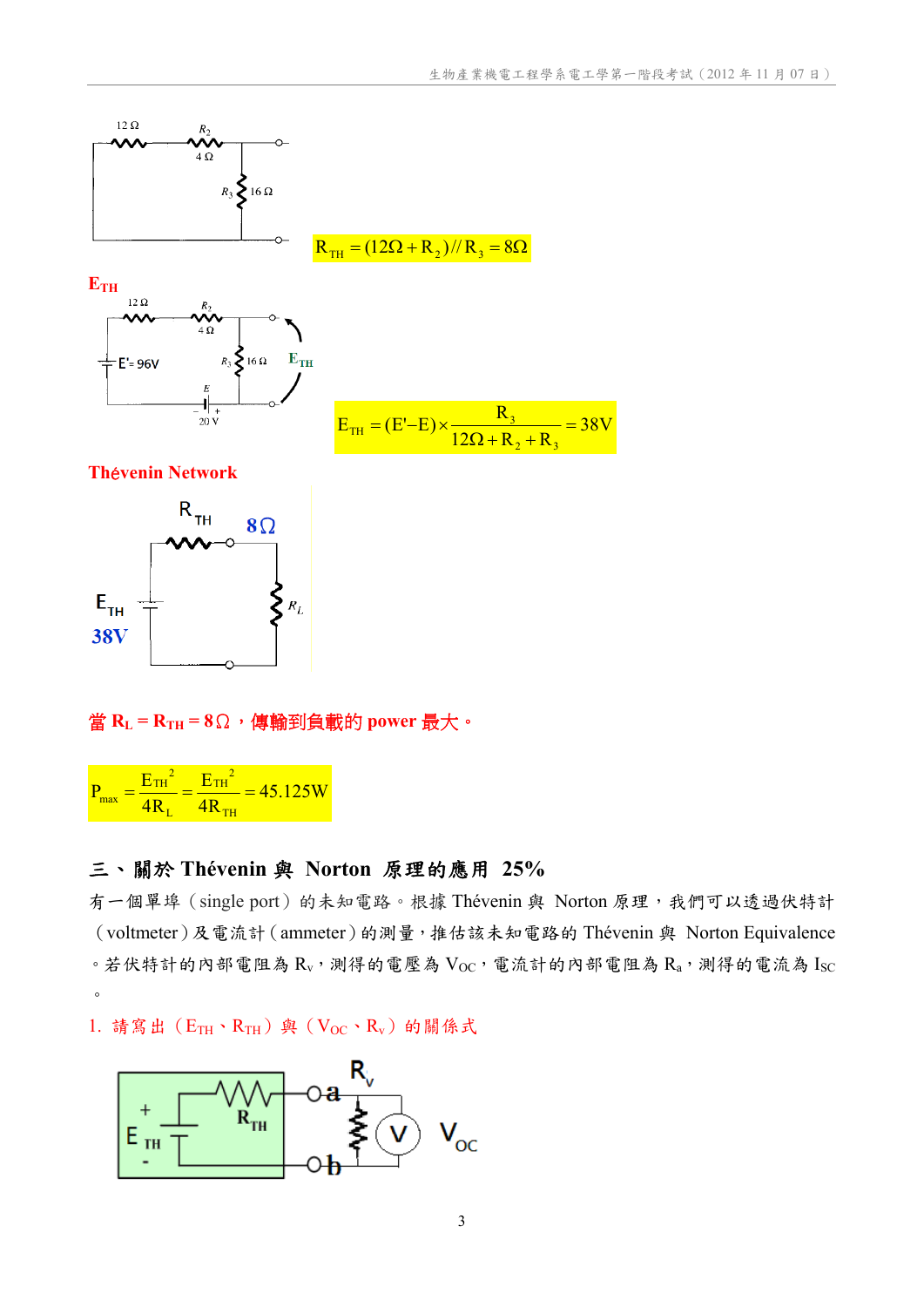$$
V_{OC} = E_{TH} \times \frac{R_v}{R_v + R_{TH}} \to E_{TH} = V_{OC} \left(1 + \frac{R_{TH}}{R_v}\right)
$$

2. 請寫出  $(I_N \cdot R_N)$  與  $(I_{SC} \cdot R_a)$  的關係式

$$
\overbrace{\left(\begin{matrix} 0 & 1 \\ 0 & 1 \end{matrix}\right)}^{0} \xrightarrow{\mathbf{R}_N} \overbrace{\left(\begin{matrix} 0 \\ 0 \end{matrix}\right)}^{0} \mathbf{1}_{sc}
$$

$$
I_{SC} = I_N \times \frac{R_N}{R_N + R_A} \rightarrow I_N = I_{SC} \left( 1 + \frac{R_A}{R_N} \right)
$$

 $3.$  若伏特計與電流計的內部電阻分別為  $15 kΩ$ 與  $20 Ω$ , 且伏特計與電流計測得開口端的電壓 降 Voc 與電流 Isc 分別為 7.5 V 與 3.75 mA。請求出 ETH、RTH、IN、RN。

$$
R_{TH} = R_N
$$
  
\n
$$
I_N = Isc\left(1 + \frac{R_A}{R_{TH}}\right) = 3.75mA\left(1 + \frac{20\Omega}{R_{TH}}\right)
$$
  
\n
$$
E_{TH} = Voc\left(1 + \frac{R_{TH}}{R_V}\right) = 7.5V\left(1 + \frac{R_{TH}}{15k\Omega}\right)
$$
  
\n
$$
R_{TH} = \frac{E_{TH}}{I_N} = \frac{7.5V\left(1 + \frac{R_{TH}}{15k\Omega}\right)}{3.75mA\left(1 + \frac{20\Omega}{R_{TH}}\right)} = \frac{0.13333R_{TH}(15k\Omega + R_{TH})}{(R_{TH} + 20\Omega)} \Rightarrow R_{TH} = R_N = 2.2846k\Omega
$$
  
\n
$$
R_{TH} = R_N = 2.2856 k\Omega
$$
  
\n
$$
I_N = Isc\left(1 + \frac{R_A}{R_{TH}}\right) = 3.75mA\left(1 + \frac{20\Omega}{R_{TH}}\right) = 3.783mA
$$
  
\n
$$
E_{TH} = Voc\left(1 + \frac{R_{TH}}{R_V}\right) = 7.5V\left(1 + \frac{R_{TH}}{15k\Omega}\right) = 8.642 V
$$

#### 四、關於交流訊號 **25%**

1.What is the phase relationship between the following pairs of waveforms?  $v(x) = 12 + (400t - 720) + (120t - 0.4t + (450t - 160))$ 

\n
$$
v(t) = 12 \sin(400t - 72^\circ) \quad \text{if } t = 0.4 \sin(450t - 16^\circ)
$$
\n

\n\n (a)  $i(t) \text{ leads } v(t) \, 88^\circ \, (b) \, v(t) \text{ leads } i(t) \, 88^\circ \, (c) \, i(t) \text{ leads } v(t) \, 56^\circ \, (d) \, v(t) \text{ leads } i(t) \, 56^\circ$ \n

\n\n (e)  $i(t) \, \text{lags } v(t) \, 88^\circ \, (f) \, v(t) \, \text{lags } i(t) \, 88^\circ \, (g) \, i(t) \, \text{lags } v(t) \, 56^\circ \, (h) \, v(t) \, \text{lags } i(t) \, 56^\circ$ \n

\n\n (i)  $\mathcal{R} \pm \mathcal{B} \neq \mathcal{B}$ \n

\n\n  $\mathcal{S} \times \mathcal{S} \cdot \mathcal{S} \cdot \mathcal{S} \cdot \mathcal{S} \cdot \mathcal{S} \cdot \mathcal{S} \cdot \mathcal{S} \cdot \mathcal{S} \cdot \mathcal{S} \cdot \mathcal{S} \cdot \mathcal{S} \cdot \mathcal{S} \cdot \mathcal{S} \cdot \mathcal{S} \cdot \mathcal{S} \cdot \mathcal{S} \cdot \mathcal{S} \cdot \mathcal{S} \cdot \mathcal{S} \cdot \mathcal{S} \cdot \mathcal{S} \cdot \mathcal{S} \cdot \mathcal{S} \cdot \mathcal{S} \cdot \mathcal{S} \cdot \mathcal{S} \cdot \mathcal{S} \cdot \mathcal{S} \cdot \mathcal{S} \cdot \mathcal{S} \cdot \mathcal{S} \cdot \mathcal{S} \cdot \mathcal{S} \cdot \mathcal{S} \cdot \mathcal{S} \cdot \mathcal{S} \cdot \mathcal{S} \cdot \mathcal{S} \cdot \mathcal{S} \cdot \mathcal{S} \cdot \mathcal{S} \cdot \mathcal{S} \cdot \mathcal{S} \cdot \mathcal{S} \cdot \mathcal{S} \cdot \mathcal{S} \cdot \mathcal{S} \cdot \mathcal{S} \cdot \mathcal{S} \cdot \mathcal{S} \cdot \mathcal{S}$ 

## 2. Write the sinusoidal expression for each quantity using the information provided

 $I_{\text{eff}}$  = 36 mA, f = 1 kHz, phase angle = 60 $^{\circ}$ 答案:  $i$  (t) = 50.9×10-3Asin(6283.2t+60°)

3. Find the sinusoidal expression for the voltage drop across a 20-mH coil if the current  $i<sub>L</sub>$  is 4